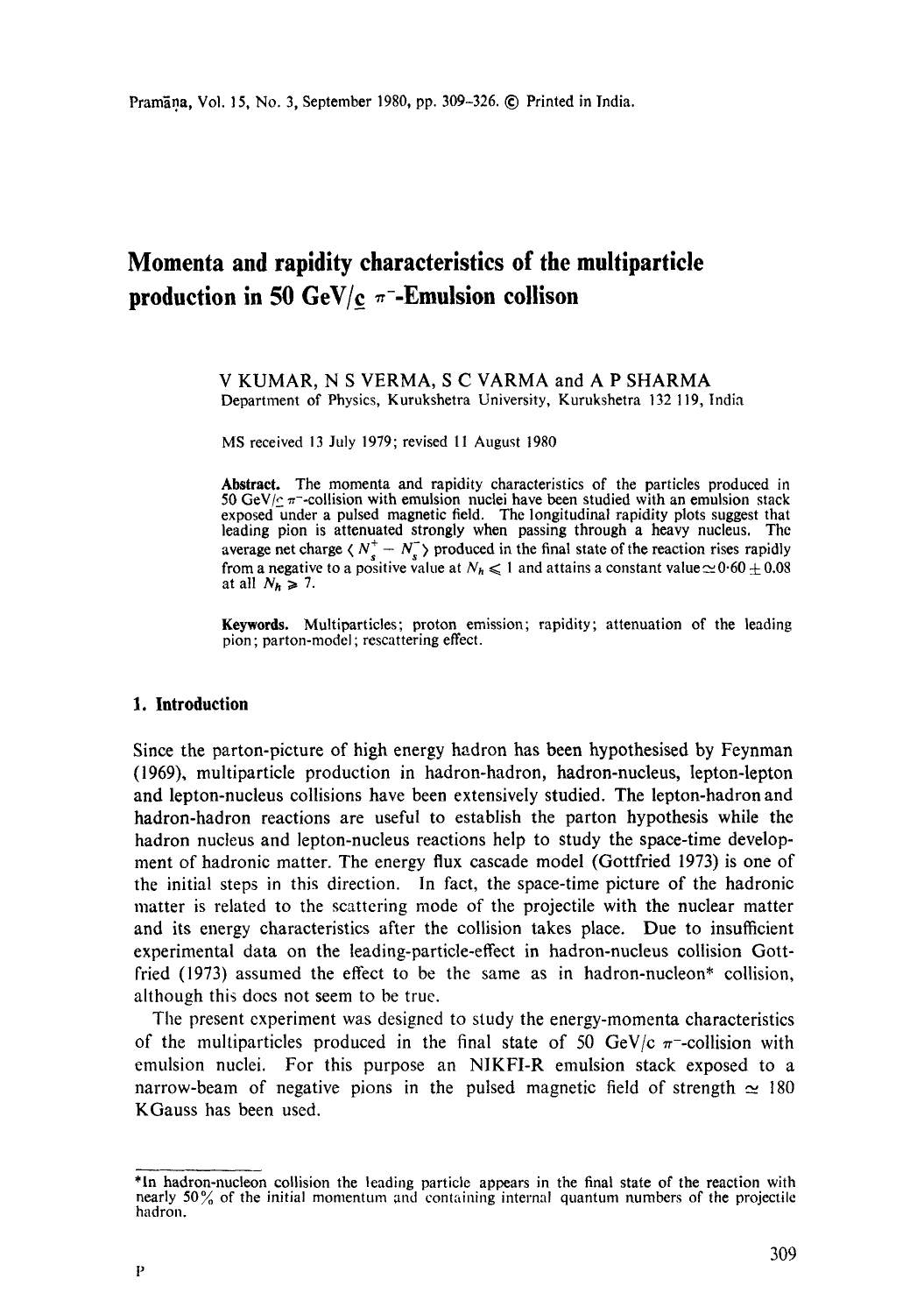## 310 *V Kumar, et al*

#### **2. Experimental details**

201 interactions of 50 GeV/c  $\pi$ -mesons with all emulsion nuclei lying in the middle layers of the emulsion pellicle (i.e. 50 to 220  $\mu$ m from the air side) were taken up (Kumar *et al* 1978). The momentum of shower particles  $(\beta > 0.7)$  produced in the reaction was measured by the magnetic curvature technique (Totstov and Shabratova 1974). Using the three-point deflection method (Denysz *et al* 1963). Y-coordinates on the particle trajectory at three equally spaced  $(X=0, X=t \text{ and } X=2t=L$ (cm)) points were noted. The second difference,  $D_{\text{mag}}$  is proportional to the angle of deflection/curvature of the track.  $D_{\text{mag}}$  is related to the particle momentum with the following relation,

$$
P_{\text{lab (GeV/c)}} = \frac{3 \times 10^{-4} \text{ Ht}^2}{\left| D \right|_{\text{mag}} \cos \delta} \tag{1}
$$

where H is the strength of magnetic field in KGauss and  $\delta$  the angle of dip of the particle track. In measuring  $D_{\text{mag}}$  the main contribution to the noise arises from the multiple coulomb scattering and distortions. Errors in  $D_{\text{mag}}$  and uncertainty in the magnetic pulse contribute to errors in momentum measurement. The  $P_{\text{lab}}$ errors may be expressed as

$$
(\Delta P/P)^2 = (\Delta H/H)^2 + (\Delta D/D)^2, \qquad (2)
$$

where 
$$
(\Delta D/D)^2 = (\Delta D/D)_{\text{coul.}}^2 + (\Delta D/D)_{\text{dis.}}^2.
$$
 (3)

However, as pointed out by Tolstov and Shabratova (1974) distortions may not be considered as a first order approximation in very strong fields  $\simeq 10^8$  Gauss for particle measurement with momentum  $\leq 50$  GeV/c. To minimise distortion effects and choose tracks for measurement we use the following criteria and assumptions:

(i) The interactions lying within 50  $\mu$ m from the air side and 50  $\mu$ m from the bottom side layers of emulsion are not considered. (ii) The track segment lying in nearly 25  $\mu$ m from the air and 25  $\mu$ m from the glass surface layers are not measured. Also, the track segments and the interactions within a 'cut-off' region of nearly 5 mm all around the pellicle-edge are discarded. The emulsion pellicles are circular with diameter approximately 6.2 cm and their thickness before development was  $\sim$  610  $\mu$ m (iii) The tracks with available projected length less than 500  $\mu$ m and (iv) the tracks which suffer more than one nuclear-scattering at consecutive points less than.400  $\mu$ m apart are not considered. The total number of such tracks is 89 out of a total of 1730 shower tracks belonging to 201 interactions. Besides, the maximum possible length of the track available in the pellicle of its origin has been followed.

Table 1 details the measured tracks i.e. percentage of measured and unmeasured tracks and relative error  $\Delta P/P_{\text{lab}}$  in different  $\theta_{\text{lab}}$ -bins. These details are also displayed in figures  $1(a)$ , (b) and (c). Figure  $1(a)$  displays the measured length distribution of 1641 tracks in  $\theta_{lab}$ -bins while in figure 1(b) the percentage of measured and unmeasured tracks in different  $\theta_{lab}$ -bins along with the average projected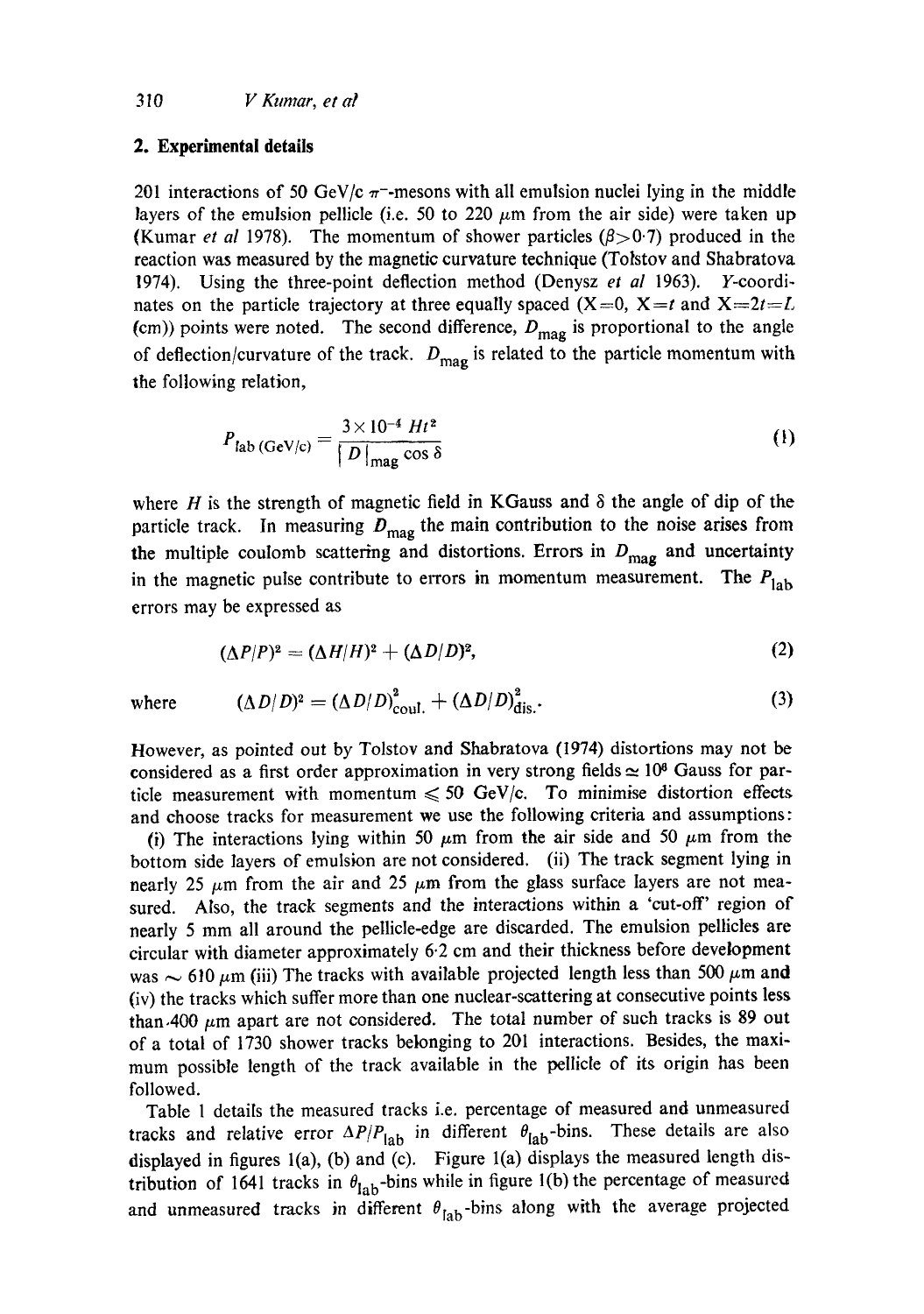

Figure 1. (a) Measured track length plot. (b) (i) Percentage of particle tracks (ii) Percentage of unmeasured tracks with respect to measured tracks. (iii) Average track length. (c) Average momentum and relative percentage error versus  $\theta_{lab}^{\phi}$  plots.

track length,  $\langle L \rangle$  (cm) are given. In figure 1(c) the average momentum  $P_{\text{lab}}$  and the relative error  $(\Delta P/P)$ %) in different  $\theta_{\rm lab}$ -bins are given. It is seen that the percentage of measured tracks and their average measured length are larger at smaller angles. Similarly,  $P_{\text{lab}}$  is larger at smaller angles while  $\Delta P/P$  is smaller at small angles.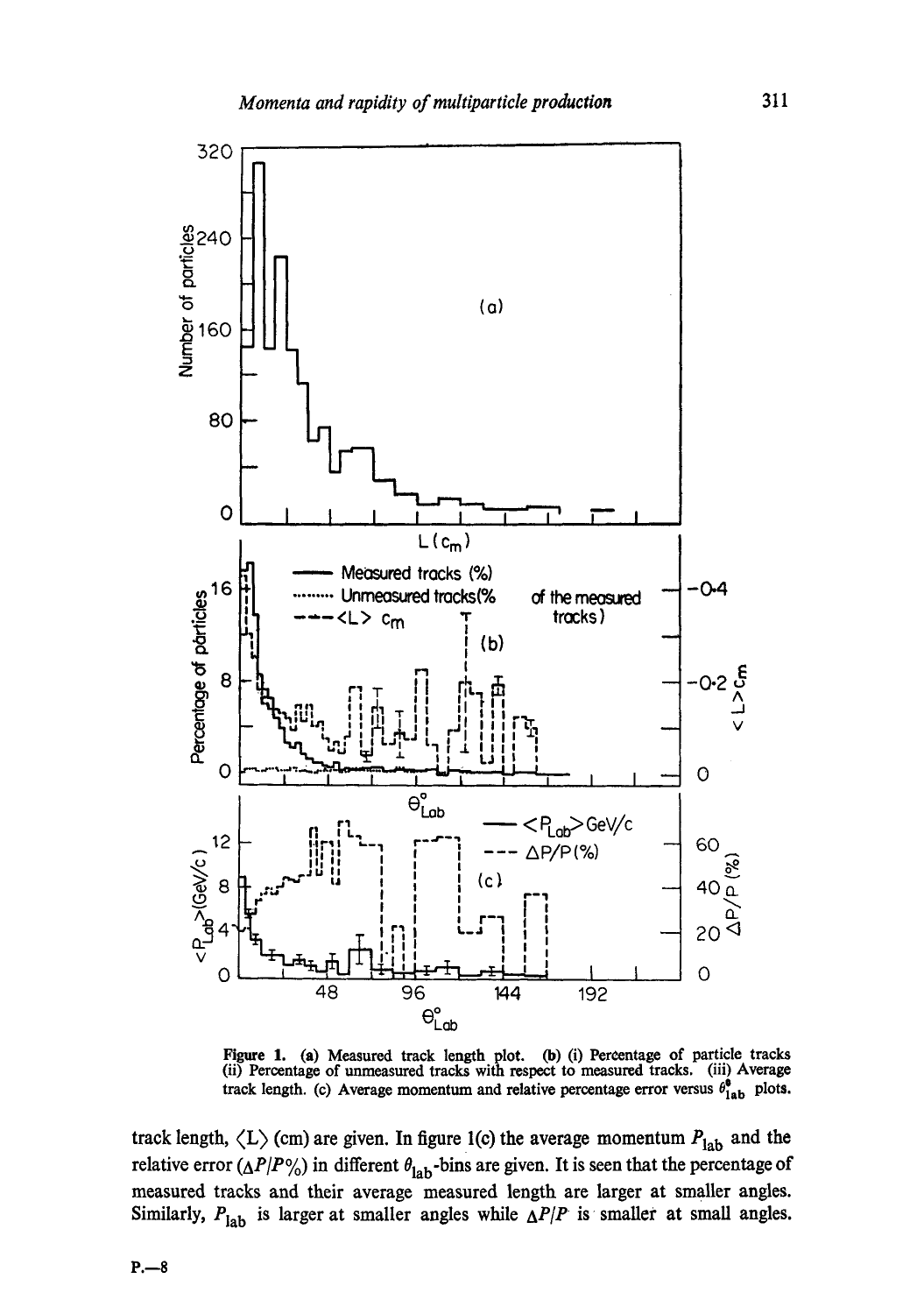| $\theta_{\rm s}$ -interval | Measured<br>tracks $(\%)$ | Unmeasured<br>tracks $(\%)$ | Average track<br>length | Error in<br>$P_{\rm lab}$ |
|----------------------------|---------------------------|-----------------------------|-------------------------|---------------------------|
| $0 - 3^\circ$              | 17.77                     | 0.139                       | 0.428                   | 19.00                     |
| $3 - 6^\circ$              | $18 - 25$                 | 0.348                       | 0.301                   | $21 - 60$                 |
| $6 - 12^{\circ}$           | 22.09                     | 0.557                       | 0.221                   | 30.45                     |
| $12 - 24^{\circ}$          | 22.44                     | 1.045                       | 0.140                   | 38.10                     |
| $24 - 36^{\circ}$          | 09.34                     | 1.185                       | 0.119                   | 43.62                     |
| $36-60^\circ$              | 06.27                     | 1.394                       | 0.098                   | $55 - 51$                 |
| $60-90^\circ$              | 02.02                     | 1.672                       | 0.104                   | 63.07                     |
| $>90^{\circ}$              | 01.81                     | 0.906                       | 0.121                   | 43.55                     |

**Table 1.** Angular details of the average track length,  $\langle L \rangle$  cm and the errors in momentum  $P_{\text{lab}}$  of the particle

This is because the major contributing factor to the errors is the multiple coulomb scattering which has a relation with the magnetic deflection,

$$
D_{\text{coul}}/D_{\text{mag}} = (\Delta D/D_{\text{coul}}) = K/(1.72H_{\text{eff}}t^{1/2})
$$
(4)

where K is the scattering constant,  $t=L/2$  is the cell length and  $H_{\text{eff}}$  is the effective strength of the pulsed magnetic field which is mainly a function of the cell length used in the measurements.  $H_{\text{eff}}$  is evaluated by measuring  $D_{\text{mag}}$  on the primary tracks of known momentum (50 GeV/c). Thus putting the value of  $D_{\text{mag}}$  and  $P=50$  GeV/c in relation (1) one can find out  $H_{\text{eff}}$ . Figure 2 shows a histogram of  $H_{\text{eff}}$  for 150 primary tracks lying in the middle layers of the emulsion pellicles. These measurements were made in a separate study by Kumar (1979). The average value  $\langle H_{\text{eff}} \rangle$  comes out to be 167.50  $\pm$  3.54 KGauss.



**Figure 2.**  $H_{\text{eff}}$  plot.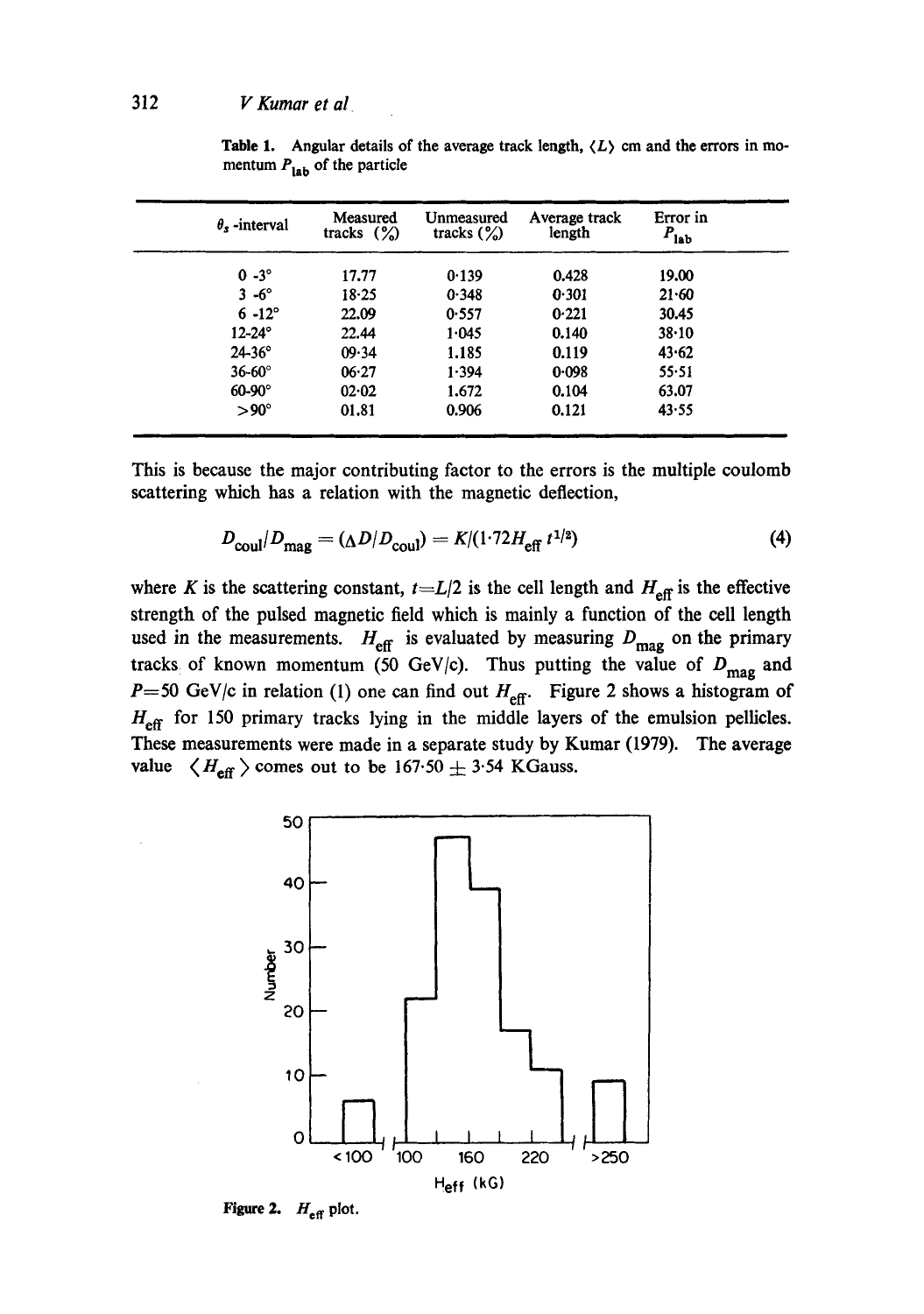To assign charge polarity to the shower particles it has been assumed that they are all singly-charged. Considering that the primary particle is negatively charged, the shower particles are assigned polarity by comparing the directions of the centre of curvature of the shower track with respect to the primary particle track.

#### **3. Experimental results and discussion**

### *3.1 General characteristic~ of shower particles*

In figure 3, the momentum  $P_{lab}$  of shower particles of both negative and positive polarity has been shown separately in the three bins i.e. (a)  $P_{lab} \leq 3.5$  GeV/c (b)  $3.5 < P_{\text{lab}} \leq 10 \text{ GeV/c}$  and (c)  $P_{\text{lab}} > 10 \text{ GeV/c}$ . In table 2 the average multiplicity of  $N_s^-$  and  $N_s^+$  particles separately has been shown in different  $P_{\text{lab}}$  and  $N_h$ -bins  $(N_h = N_b + N_g)$ , are the particles with  $\beta < 0.7$ ). In the momentum interval  $P_{\text{lab}} \leq 3.5 \,\text{GeV/c}$ , the  $N_s^+$  particles dominate  $N_s^-$  particles up to say 1 GeV/c and in  $3.5 < P_{\rm lab} \leq 10$  GeV/c interval, the two distributions are almost the same. In the momentum bin > 10 GeV/c or  $P/P_0 > 0.2 N_s$  dominates over  $N_s^+$  particles. These agree with the results of Vionov *et al* (1975, 1977).



Figure 3.  $P_{1ab}$  distributions for  $N_s^-$  and  $N_s^+$  separately.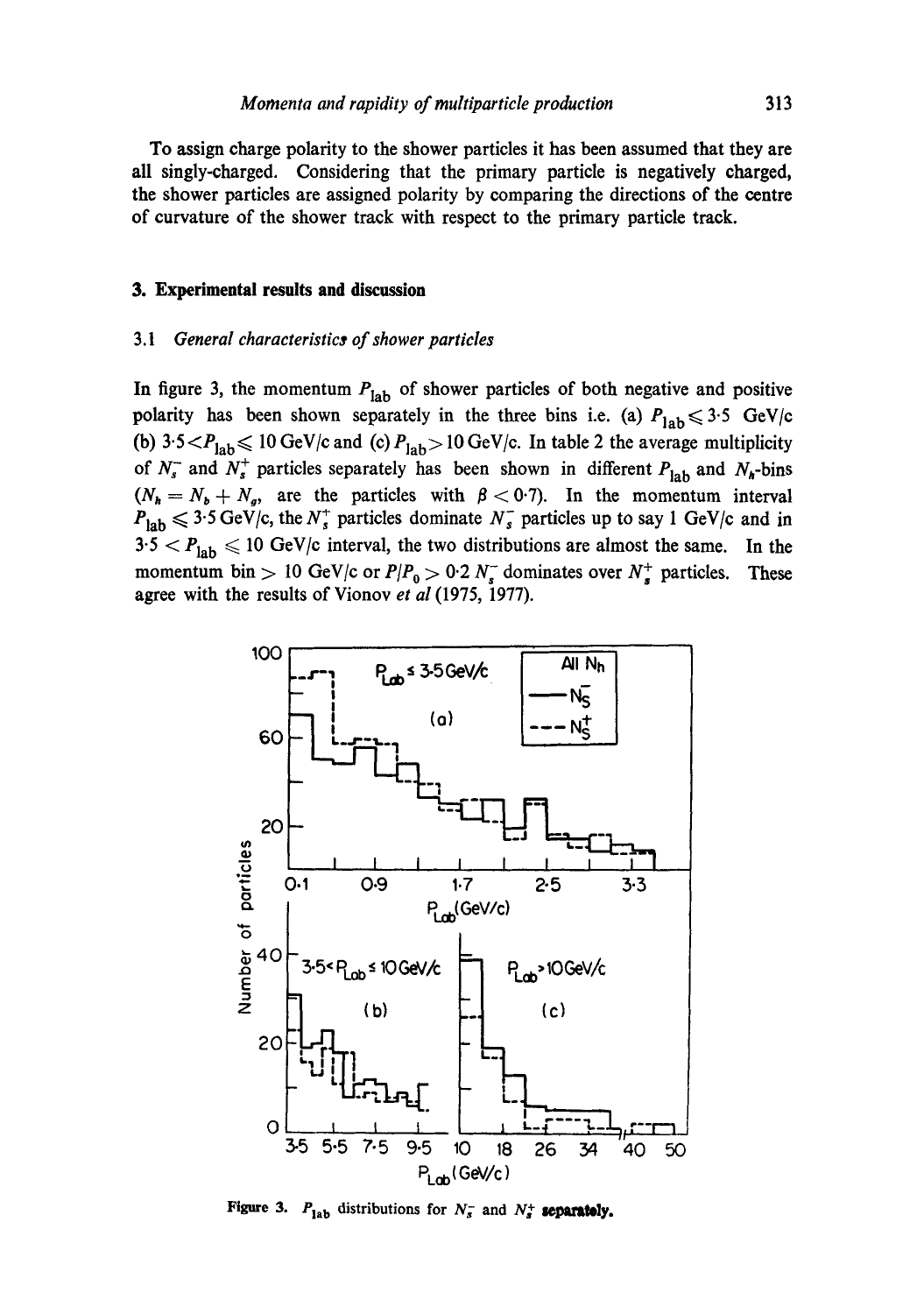|           |                 |                 | Average multcipliities |                                  |                 |                 |
|-----------|-----------------|-----------------|------------------------|----------------------------------|-----------------|-----------------|
| $P/P_{o}$ |                 | $N_h \leq 1$    | $N_h \leq 6$           |                                  | $N_k \geq 7$    |                 |
|           | $N_{\bullet}^+$ | $N_{\bullet}^-$ | $N_z^+$                | $N_{\rm c}^-$                    | $N_{\bullet}^+$ | $N_{\tau}^-$    |
| >0.5      | $1.52 + 0.27$   | $2.42 + 0.43$   | $1.44 \pm 0.14$        | $1.73 \pm 0.17$ $1.22 \pm 0.13$  |                 | $1.62 \pm 0.12$ |
| >0.10     | $0.87 + 0.16$   | $1.58 + 0.28$   | $0.95 + 0.09$          | $1.10 \pm 0.11$ 0.62 $\pm 0.06$  |                 | $1.01 + 0.11$   |
| >0.20     | $0.29 + 0.05$   | $0.58 + 0.10$   | $0.35 + 0.03$          | $0.51 + 0.05$ $0.23 + 0.02$      |                 | $0.45 \pm 0.05$ |
| >0.40     | $0.06 + 0.01$   | $0.10 + 0.02$   | $0.08 + 0.01$          | 0.14 $\pm$ 0.01 0.05 $\pm$ 0.005 |                 | $-14 + 0.01$    |

Table 2. Average number of shower particles in different  $P_{\text{lab}}$ -bins ( $P_0 = 50$  GeV/c, projectile momentum)

Table 3. Some characteristics of  $P_{\text{lab}}$  -distributions of fast secondaries in 50 GeV/c  $\pi$ -e.m. collision

| Characteristic                               | $P_{\text{lab}} \leq 3.5$ | $3.5 < P_{\text{lab}} \le 10$ | $P_{\text{lab}} > 10$ |
|----------------------------------------------|---------------------------|-------------------------------|-----------------------|
| $N_s^{\dagger}/N_s^{\dagger}$ ratio          | 0.88                      | 1.22                          | 1.58                  |
| $\langle P_{\text{lab}} \rangle$ for $N_s^-$ | $1.278 \pm 0.037$         | $5.978 \pm 0.136$             | $18.842 \pm 0.878$    |
| $\langle P_{\text{lab}} \rangle$ for $N_s^+$ | $1.157 \pm 0.034$         | $6.016 + 0.144$               | $17.483 \pm 0.981$    |

In table 3, the negative-to-positive particle ratio  $N_s^-/N_s^+$  and  $\langle P_{\text{lab}} \rangle$  in different  $P_{lab}$  bins has been given. It can be seen that this ratio increases with increase of momentum and  $\langle P_{\text{lab}} \rangle$  is almost the same in all bins for both  $N_s^-$  and  $N_s^+$  particles.

In figure 4, the differential distribution of longitudinal momentum  $P_L$  has been plotted for  $N_s^-$  and  $N_s^+$  particles separately. The suffix i in the y-coordinate corresponds to the polarity of the secondary particles. It may be observed that at all  $P_L$  < 1.0 GeV/c the  $N_s^+$  particles dominate  $N_s^-$  presumably due to the recoiling target protons amongst showers.

In figure 5, the average net charge  $\langle N_s^+ - N_s^- \rangle$  has been plotted with respect to  $N_h$  to study the fragmentation effect of the heavy nuclei. It is seen that  $\langle N_s^+ - N_s^- \rangle$  $\approx 0.60 \pm 0.08$  at all  $N_h \ge 7$ . The events with  $N_h \ge 7$  may be contributed largely by the AgBr nuclei of the emulsion composition. Vionov *et al* (1977) obtained a net charge of 0.70  $\pm$  0.10 for  $N_h \ge 7$  which agrees with our results and necessarily points out the suppression of the excess negative charge of leading particles at higher  $N_h$ values. The dominance of positive charge at higher  $N_h$  (or equivalently larger target mass) may however be due to the recoiling protons.

In figure 6, different distributions of transverse momentum,  $P_T$  for  $N^-$  and  $N_s^+$ particles have been plotted for (a)  $N_h \le 1$  (b)  $\le 7$  and (c)  $\ge 8$  groups of events. The following observations can be made: (i)  $N_s^-$  and  $N_s^+$  particle distributions seem to be similar in the first and second bins while in the third the  $N_s^+$  particles dominate the  $N_s^-$  particle distribution at  $P_T \le 0.5$  GeV/c. (ii) In all the three  $N_h$ -bins the  $P_T$ range extends almost equally to large  $P_T$  (i.e.  $> 2.0$  GeV/c) in both  $N_s^-$  and  $N_s^+$ particles. The large number of particles is limited to small  $P_T$ .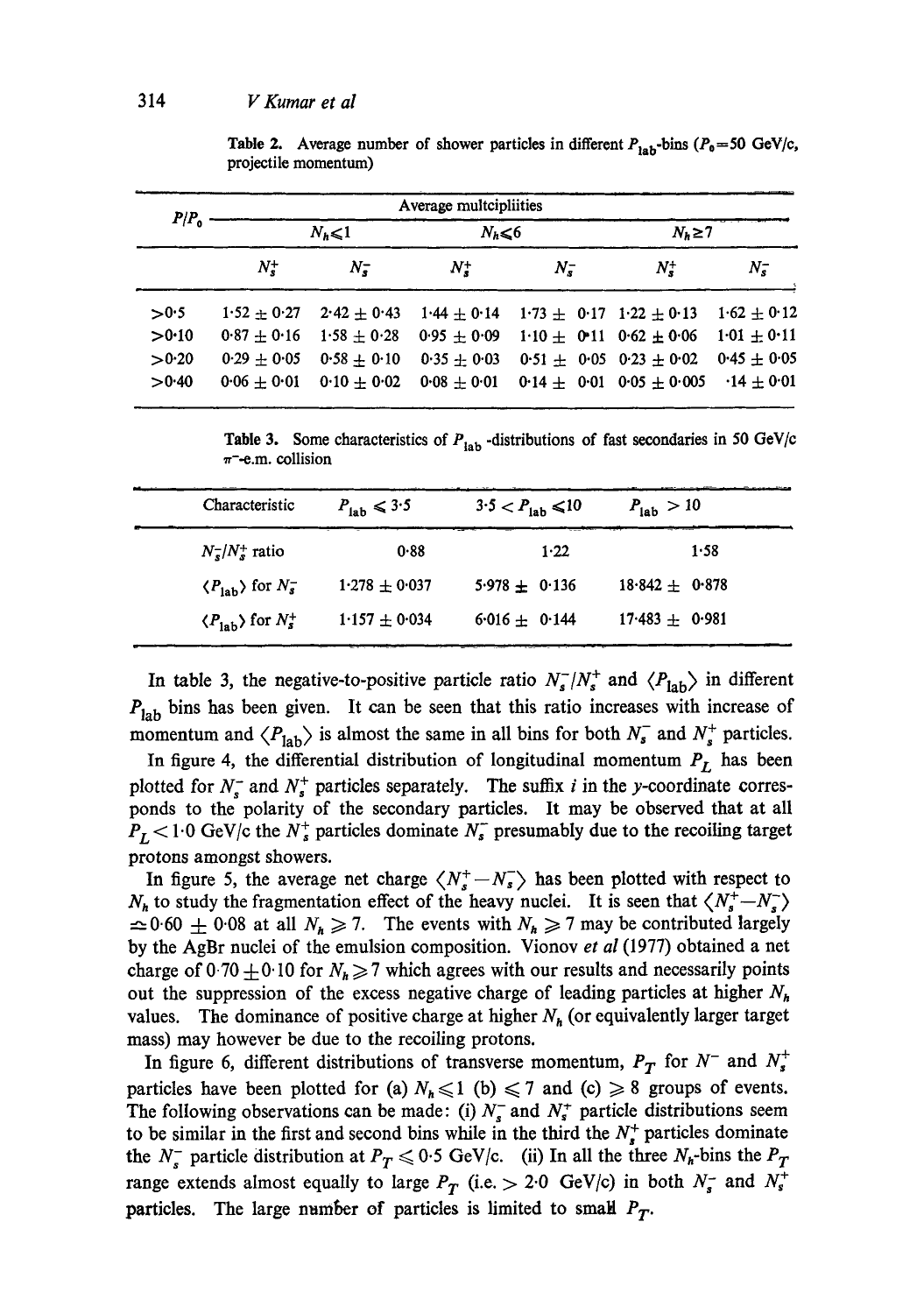

**Figure 4.** Differential distribution of  $N_s^-$  and  $N_s^+$  particles separately plotted with respect to longitudinal momentum.



Figure 5. Average net charge plotted with respect to  $N_h$ .

In table 4,  $\langle P_T \rangle$  for  $N_s^-$  and  $N_s^+$  particles separately has been given in  $\leq 2.0$  and  $> 2.0$  bins for  $N_h \le 1$ ,  $N_h \le 7$  and  $N_h \ge 8$  events. It may be noted that  $\langle P_T \rangle$ of  $N_s^-$  particles is higher than that of  $N_s^+$  in almost all  $N_h$ -bins.

In figure 7 the invariant cross-section

$$
\frac{Ed\sigma^3}{dP^3} \equiv \frac{1}{\pi} \frac{d\sigma^2}{dy \, dP_T^2}
$$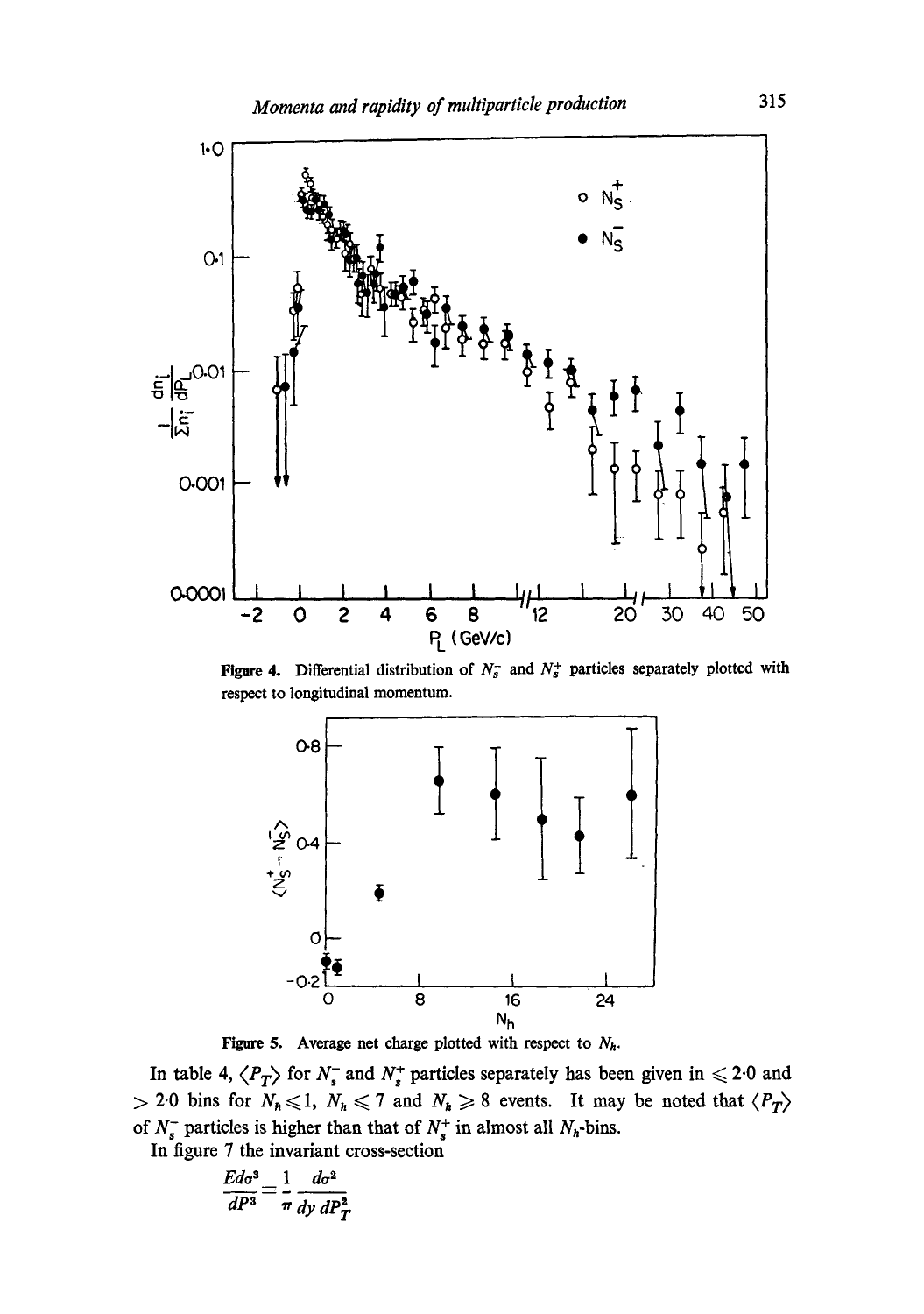

Figure 6. Differential distributions of transverse momentum for  $N_s^-$  and  $N_s^+$  particles.

has been plotted with respect to  $P_T$  for  $N_s^-$  and  $N_s^+$  particles respectively. In both cases, the distributions in  $P_T \le 0.6$  GeV/c region are well explained by exp  $(-P_T/m_p)$ curve (giving a  $\chi^2$  per data point=18.66/6 and 17.72/6 for  $N_s^-$  and  $N_s^+$  distributions respectively). The exponential fall of the cross-section favours the hydrodynamical model which in principle adopts the statistical behaviour of the hadronic matter. In the large  $-P_T$  region the  $Ed\sigma^3/dP^3 \propto P_T^{-4}$  power law has been fitted to the data which gives  $\chi^2$  per data point = 5.086/6 for  $N_s^-$  particles and 11.47/7 for  $N_s^+$  particles. It may, however, be mentioned that the statistics of the large  $P_T$  data is quite small. The  $P_T^{-4}$  power law supports the parton-model of Berman *et al* (1971), popularly known as the *BBK-model* which considers the hard scattering of the constituent quarks of hadrons by the exchange of a vector-gluon. The process is scaleinvariant. The modified quark model due to Gunion *et al* (1972) however suggests the  $P_T^{-8}$  power law in the elementary reactions. Thus  $P_T^{-4}$  law giving much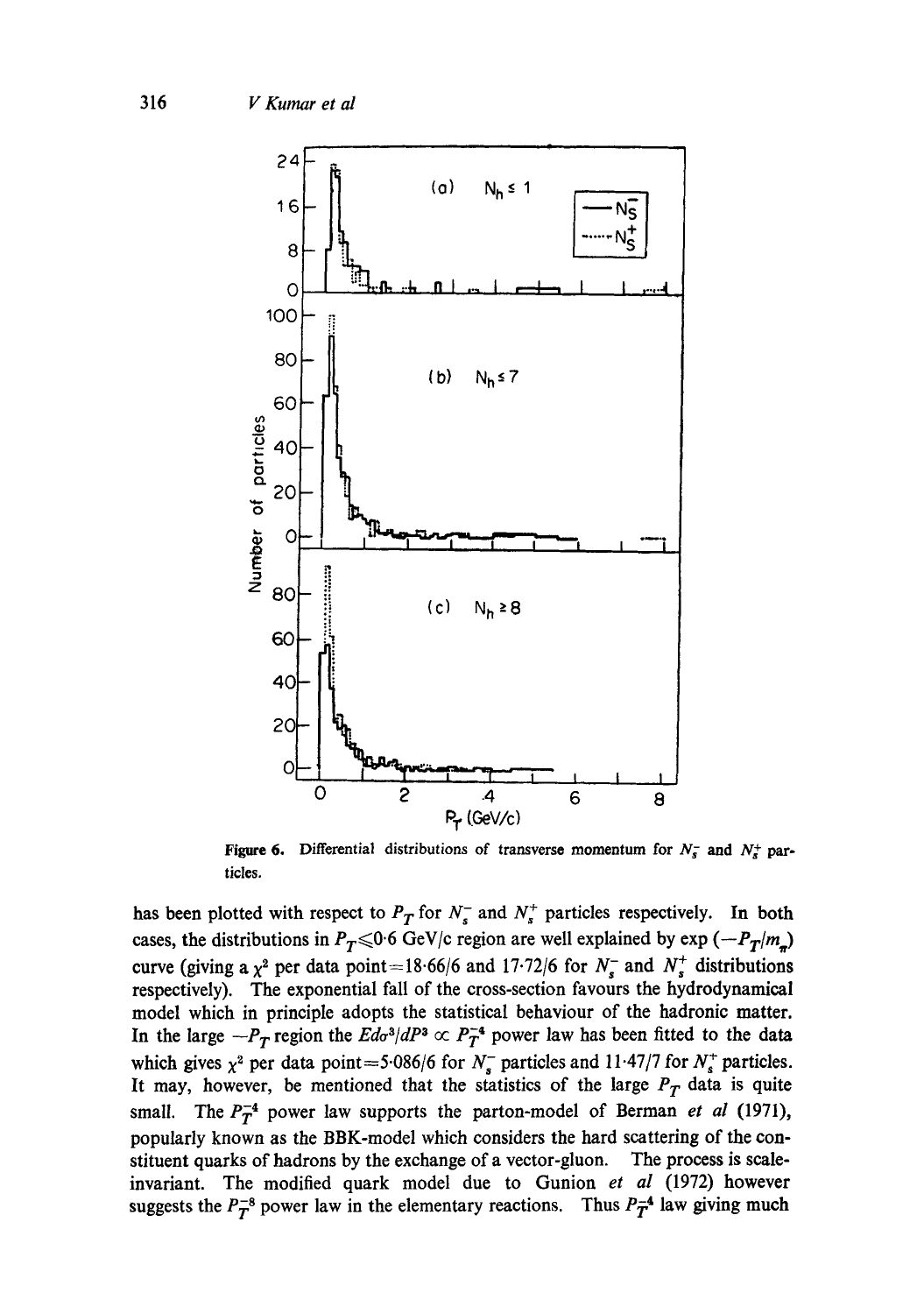| All N <sub>h</sub>                                                                                                                                                                                                             | Ż,                      | $0.363 + 0.013$              | 0.438 $\pm$ 0.022       |
|--------------------------------------------------------------------------------------------------------------------------------------------------------------------------------------------------------------------------------|-------------------------|------------------------------|-------------------------|
|                                                                                                                                                                                                                                | Ļ.                      | $0.395 \pm 0.015$            | $0.503 + 0.031$         |
| $N_{\star} > 8$                                                                                                                                                                                                                | Ż,                      | $0.373 \pm 0.020$            | $0.445 \pm 0.033$       |
|                                                                                                                                                                                                                                | $\zeta$                 | $0.438 \pm 0.026$            | $0.537 \pm 0.042$       |
| $N_h < 7$                                                                                                                                                                                                                      | ざ                       | $0.354 \pm 0.026$            | $0.432 \pm 0.032$       |
| of the community of the community of the community of the community of the community of the community of the community of the community of the community of the community of the community of the community of the community o | $\overline{\mathbf{X}}$ | $0.360 \pm 0.017$            | $0.475 \pm 0.035$       |
| $N_{h} \leqslant 1$                                                                                                                                                                                                            | ₹,                      | $40 - 0.8$                   | ±0.091                  |
|                                                                                                                                                                                                                                | ż,                      | $0.404 \pm 0.032$ 0.50-0.343 | $0.551 \pm 0.076$ 0.453 |
|                                                                                                                                                                                                                                | $Pr$ (GeV/c)            | $\leq 2.0$                   | All P <sub>T</sub>      |

Table 4.  $\langle P_T \rangle$  of  $N_s^-$  and  $N_s^+$  particles in different  $N_h$  bins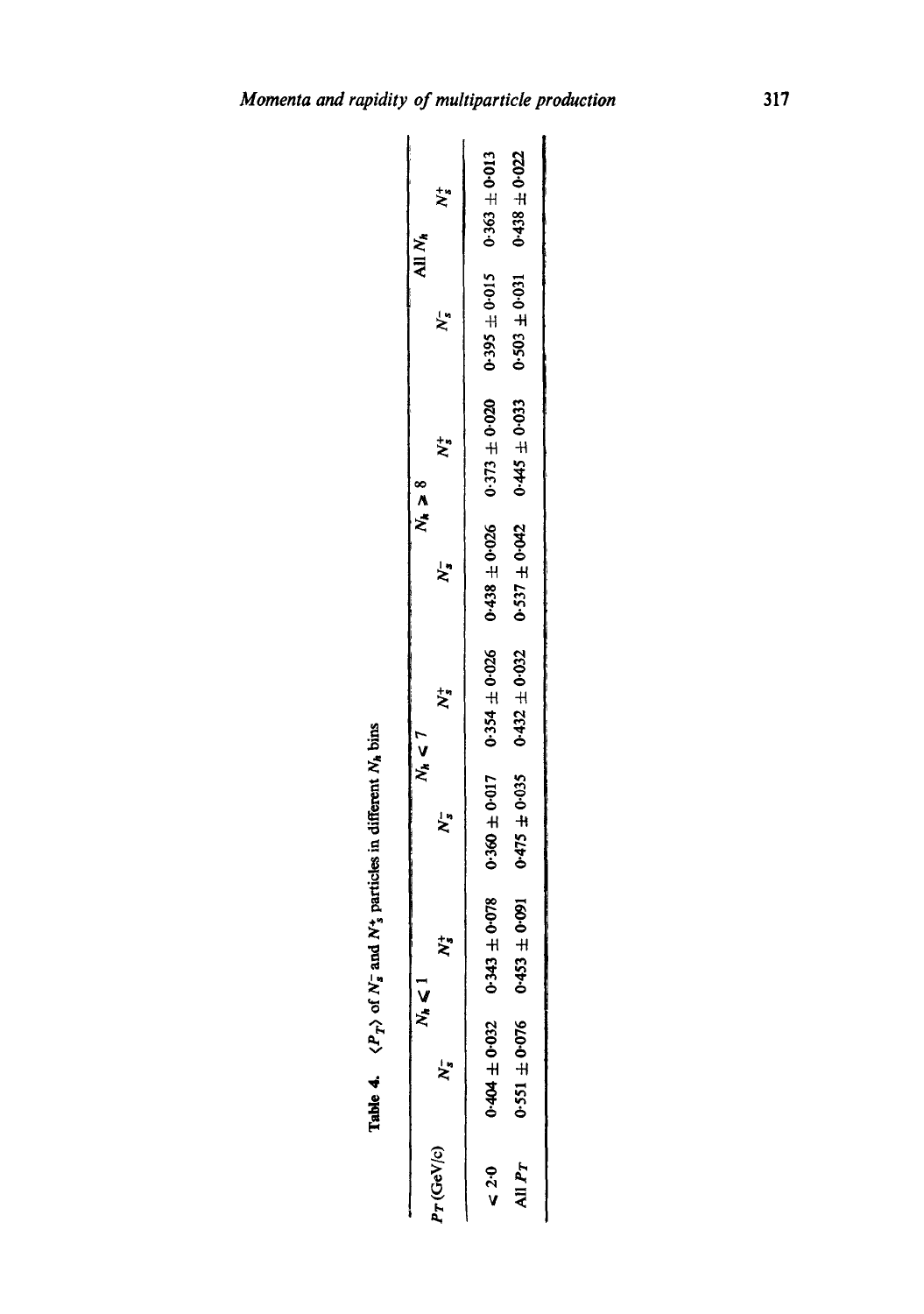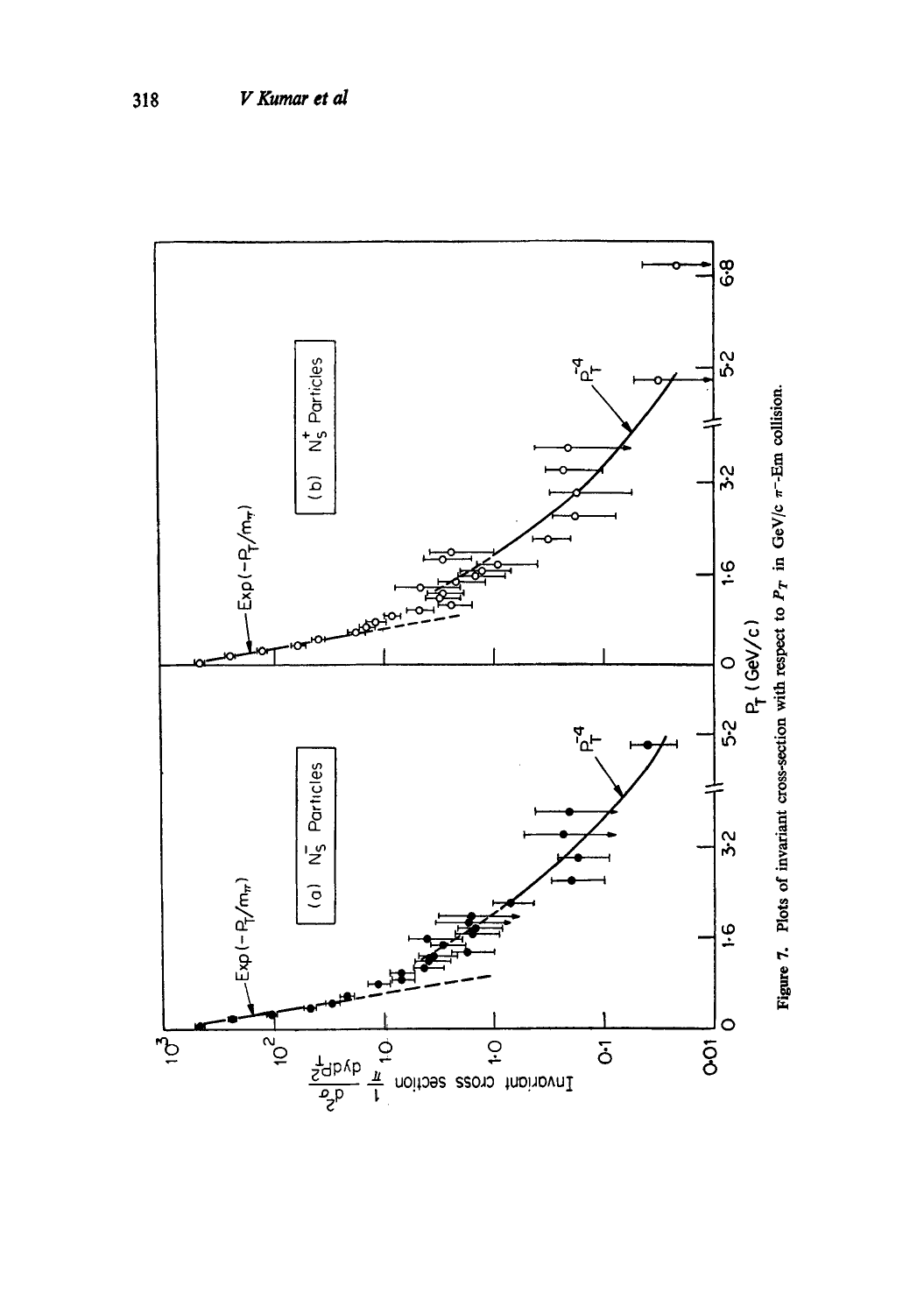

Figure 8. Differential plots of longitudinal rapidity.

higher value than  $P_T^{-8}$  law suggests the possibility of rescattering effect. In figures 7(a) and (b) if the  $P_T^{-4}$  curve is extrapolated in smaller  $P_T$  region, one finds that it explains the data upto  $P_T \simeq 1.0$  GeV/c.

In figures  $8(a)$  and (b) the differential distributions in longitudinal rapidity  $Y_{1ab}$ , defined by Feynman (1969) and given by the expression,

$$
Y_{\rm lab} = -\ln \frac{(E - P_L)}{(P_T^2 + m^2)^{1/2}},\tag{5}
$$

have been plotted for  $N_s^+$  and  $N_s^-$  particles respectively. The distributions are plotted for (i)  $N_h \le 1$ , (ii) all  $N_h$  and (iii)  $N_h \ge 8$  bins to study the target mass dependence of rapidity. It is observed that (i) in the  $Y_{\text{lab}} \leq 2.0$  region the distribution corresponding to higher  $N_h$  bin dominates to lower  $N_h$ . This region is called the target fragmentation region and (ii) the behaviour of both  $N_s^-$  and  $N_s^+$  particles is not distinguishable in the central rapidity i.e.  $2.0 < Y_{lab} \leq 4.0$  in the high rapidity  $Y_{\text{lab}} > 4.0$  region as well.

To study the transverse momentum dependence on the longitudinal momentum, we plot the differential  $P_T$  distribution in rapidity intervals (a)  $Y_{lab} > 3.5$ , (b)  $1.5 < Y_{lab} \le 3.5$  and (c)  $Y_{lab} \le 1.5$  for both  $N_s^-$  and  $N_s^+$  particles separately in figure 9. It is clear that both distributions are limited to  $P_T < 2.0$  GeV/c and are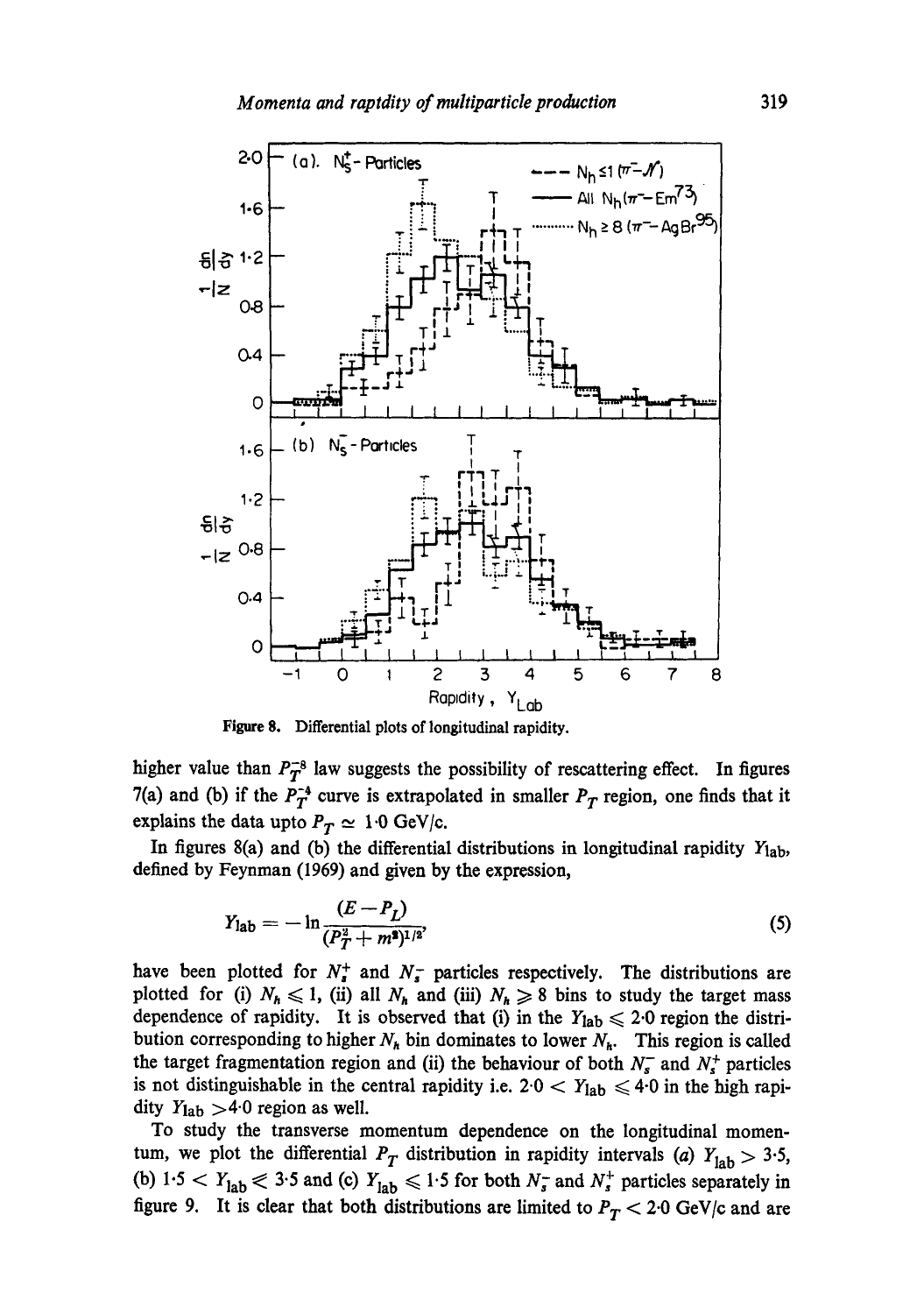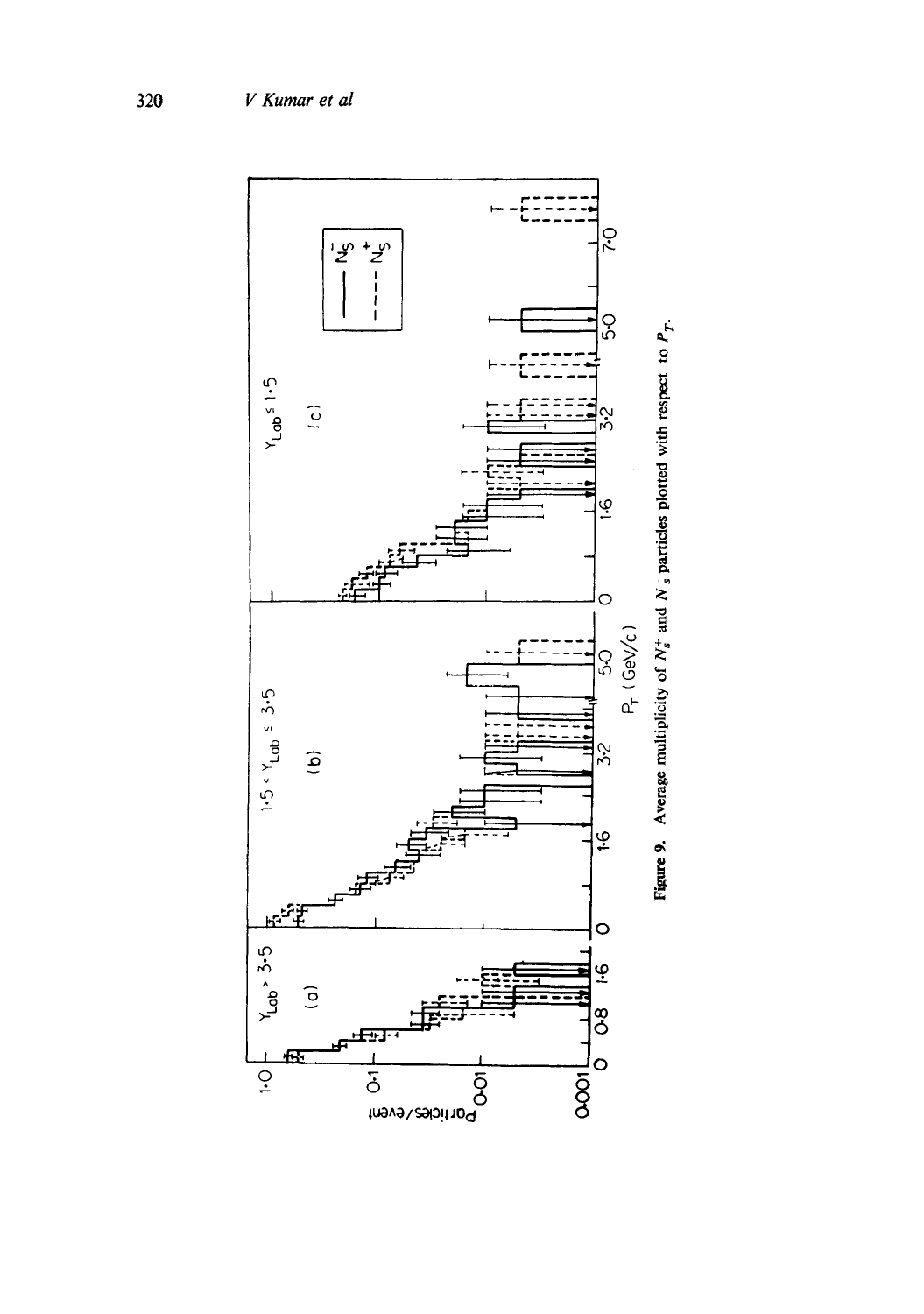| $\ddot{\cdot}$<br>$\sim$ and $N_{\rm T}^+$ pa.<br>١<br>$\frac{1}{\sigma}$ |
|---------------------------------------------------------------------------|
| ı                                                                         |
|                                                                           |

| $P_T$ — interval<br>(GeV/c) | $Y_{lab} > 3.5$        |                   |                   | $1.5 < Y_{\text{lab}} < 3.5$ |                         | $Y_{\text{lab}} < 1.5$ |
|-----------------------------|------------------------|-------------------|-------------------|------------------------------|-------------------------|------------------------|
|                             | ≿้                     | ざ                 | ≿"                | $\ddot{\bm{\varepsilon}}$    | $\overline{\mathsf{z}}$ | $\ddot{\bm{z}}$        |
| $9 - 0.6$                   | $0.199 \pm 0.014$      | $0.193 \pm 0.015$ | $0.255 \pm 0.016$ | $0.227 \pm 0.012$            | $0.254 \pm 0.029$       | $0.268 \pm 0.026$      |
| $0 - 1 - 0$                 | $0.239 \pm 0.014$      | $0.223 \pm 0.014$ | $0.398 \pm 0.014$ | $0.289 \pm 0.011$            | $0.323 \pm 0.025$       | $0.379 \pm 0.022$      |
| $0 - 2.0$                   | $0.255 \pm 0.017$      | $0.263 + 0.020$   | $0.465 \pm 0.024$ | $0.355 \pm 0.018$            | $0.462 \pm 0.043$       | $0.423 \pm 0.033$      |
| > 2.0                       |                        |                   | $3.106 \pm 0.237$ | $2.933 \pm 0.232$            | $3.330 \pm 0.980$       | $3 - 500 \pm 0.619$    |
| All $P_T$                   | r<br>$0.255 \pm 0.01'$ | $0.263 \pm 0.020$ | $0.590 \pm 0.038$ | $0.437 \pm 0.028$            | $0.599 \pm 0.076$       | $0.579 \pm 0.069$      |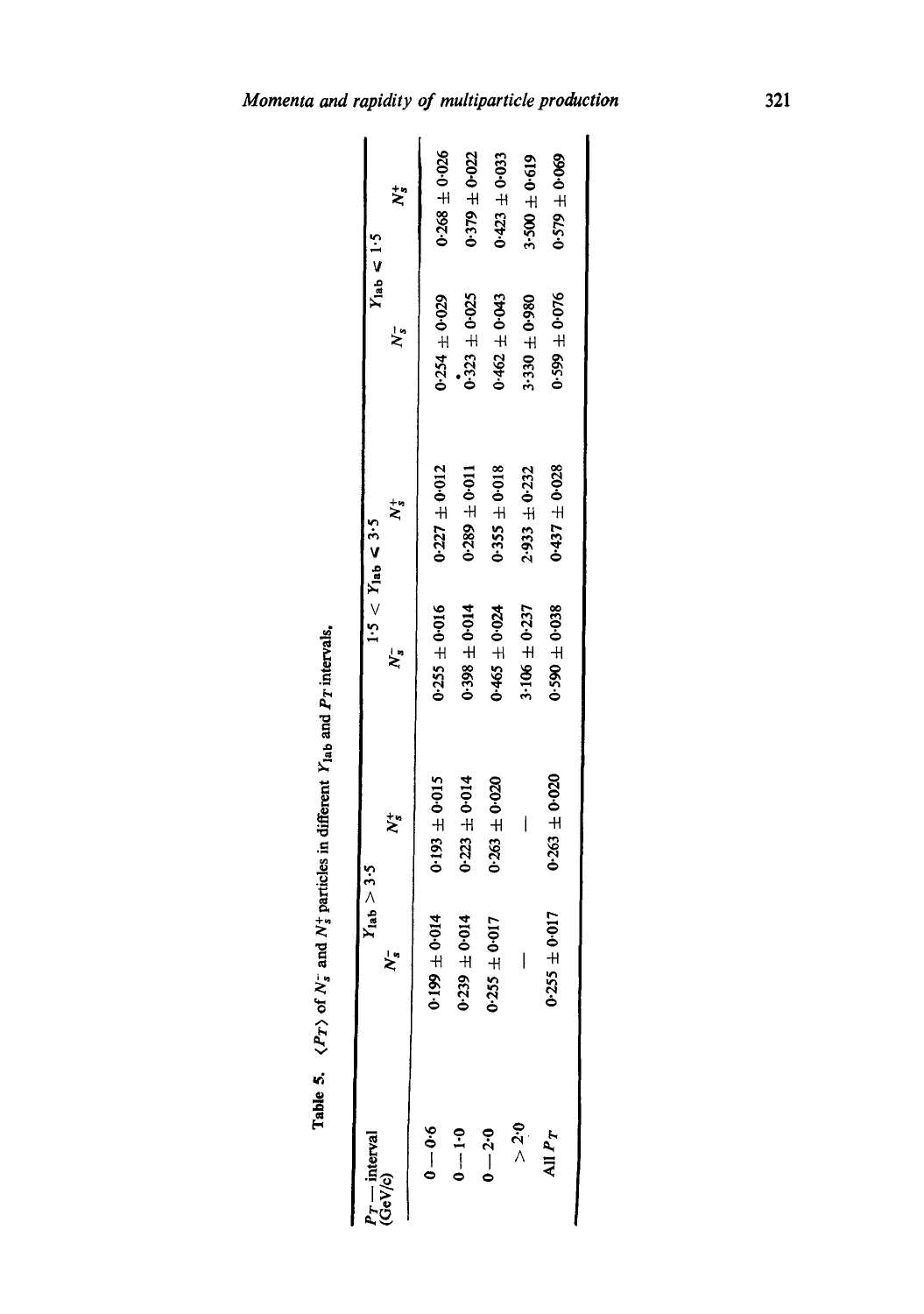the same for  $N_s^-$  and  $N_s^+$  particles. There is absolutely no particle with  $P_T \geq 2.0$ GeV/c produced due to a hard scattering or violent collision (Meng Ta Chung, 1977). In figure 9(b) both the distributions are extended to large  $P_T$  except that  $N_s^+$  particles exceed  $N_s^-$  in  $P_T < 0.4$  GeV/c region. The distributions in figure 9(c) suggest that at  $P_T < 1.0$  GeV/c  $N_s^+$  distributions are extended to large  $P_T$  region. Table 5 displays the numerical results of  $\langle P_T \rangle$  in the three rapidity regions for different  $P_T$ -intervals. The following observations may be made: (i)  $\langle P_T \rangle$  of  $N_s^-$  and  $N_s^+$  particles are almost the same in  $Y_{\text{lab}} > 3.5$  region and all  $P_T$  intervals. (ii)  $\langle P_T \rangle$  of  $N_s^-$  is larger than that of  $N_s^+$  particles in the central  $Y_{\text{lab}}$  region in all  $P_T$  intervals, which in turn suggests a rescattering effect. (iii) In the  $Y_{\text{lab}} \leq 1.5$ region  $\langle P_T \rangle$  of  $N_s^+$  particles is larger than that of  $N_s^-$  particles in  $P_T < 0.6$  GeV/c and  $P_T < 1.0$  GeV/c intervals. At higher  $P_T$ , the two data are almost comparable. The production of  $N_s^+$  particles with large --  $P_T$  at small rapidities suggests the production of fragments (or more likely the protons) with relatively smaller momentum but at large angles.

# 3.2 *Attenuation of leading pion*

In an angular study of shower particles in 50 GeV/c  $\pi$ -Em collision by Kumar *et al* (1978), it has been shown that at high pseudo-rapidity the leading particle multiplicity is very much smaller than unity in the events with heavy nuclei as compared to the  $\pi$ -nucleon interaction. The effect may be called the attenuation of leading particle. Here we investigate the effect with the help of the momenta and the rapidity characteristics of the shower particles. We assume that the events with  $N_h \leq 1$ are similar to  $\pi$ -nucleon interactions. The  $\langle N_s \rangle$  value in  $N_h = 0$  and  $N_h = 1$  bins is almost equal and its magnitude being equal to 5.77  $\pm$  0.32 and 5.54  $\pm$  0.32 respectively while  $\langle N \rangle_{\text{ch}}$  for 50 GeV/c  $\pi$ -p collision from the bubble chamber experiment has been given to be  $5.71 \pm 0.13$  by Ammosov *et al* (1973).

In figures 10(a), (b) and (c) the normalised multiplicity  $R_A = [(n_s)_A / (N_s)_H]$   $Y_{1ab}$ plots have been made with respect to rapidity,  $Y_{lab}$  for the combined  $N_s^+$  multiplicity; for separate  $N_s^-$  and  $N_s^+$  multiplicities in  $\pi^-$ -Em reaction and for  $\pi^-$ -AgBr reaction respectively. For  $\pi$ -AgBr reaction the data of  $N_h \geq 8$  have been used. In defining  $R_A$ , the multiplicity data of  $N_h \leq 1$  events have been used for  $\pi$ -nucleon interactions.

From figures 10 (a) and (b) it is clear that (i)  $R_{\text{em}}$  (Y) > 1 and its averaged value  $\simeq 2.3 \simeq \langle v_{\rm em} \rangle$  in the target region ( $Y_{\rm lab} \leq 2.0$ ).  $\langle v_{\rm em} \rangle$  is the average number of encounters of the projectile in passing through the emulsion nuclei. (ii) In the interval 2.5 <  $Y_{\text{lab}}$  < 4.5,  $R_{\text{em}} \approx 0.68 \pm 0.18$  and there appears a dip probably caused due to the absorption of some of the produced particles inside the target nucleus itself. This may cause, in turn, intra-nuclear cascading, as a result of which  $R_{\text{em}} > 1$  in the target region. (iii) In the rapidity interval  $4.75 < Y_{\text{lab}} \leq 6.0$ ,  $R_{\text{em}} \ge 1$  for both  $N_s^-$  and  $N_s^+$  particles. (iv) At higher rapidities,  $Y_{\text{lab}} > 6.0$ ,  $R_{\text{em}}$ for  $N_s^+$  particles in figure 10 (b) is  $\geq 1$  while the  $N_s^-$  data show a clear depression with the magnitude being around  $\sim 0.4$ . This shows a strong attenuation effect.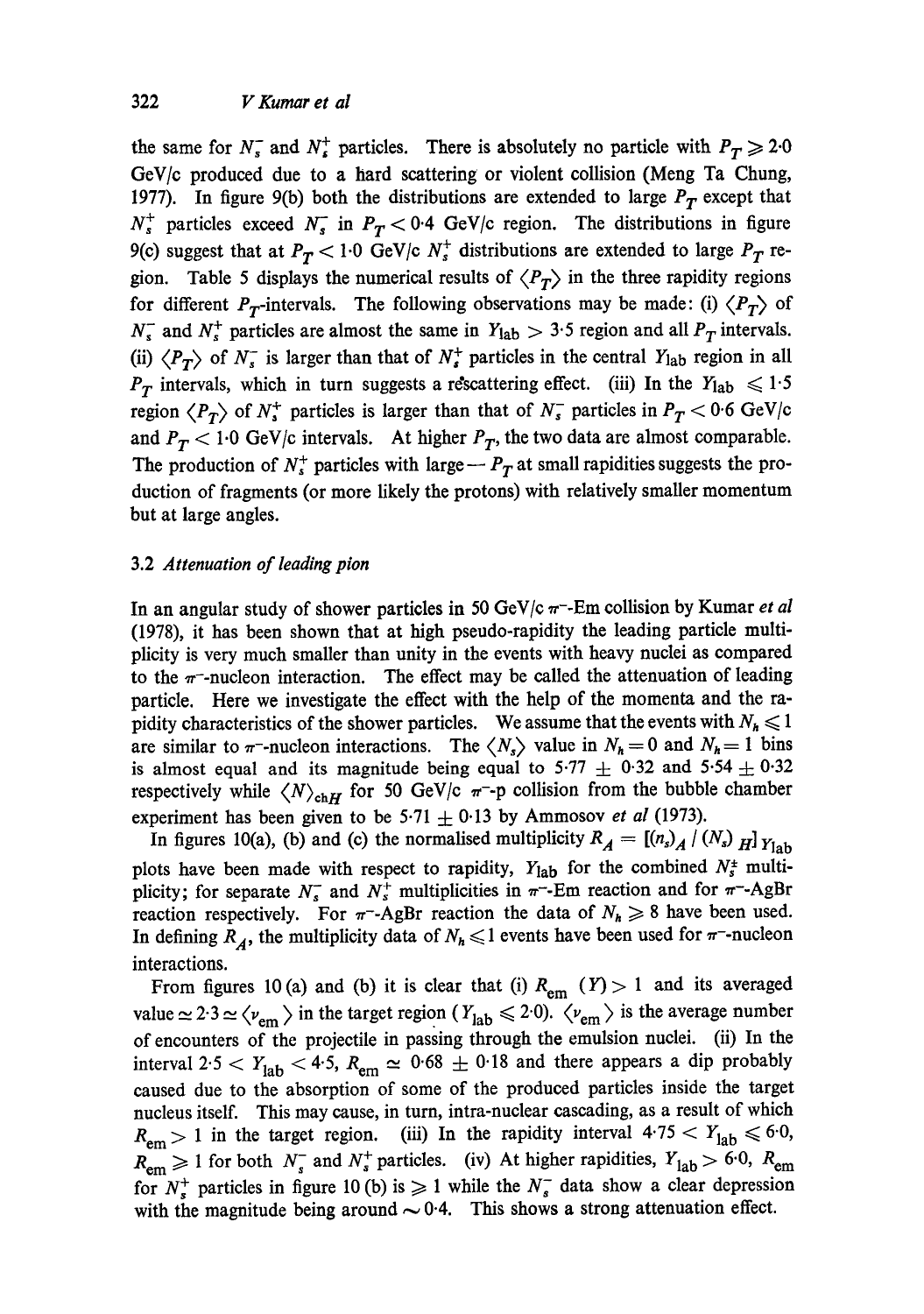

Figure 10. Normalised mean multiplicity  $R_{em}$  ( $Y_{lab}$  versus rapidity  $Y_{lab}$  plots for combined  $N^{\pm}$  particles (b)  $R_{em}$  ( $Y_{lab}$ ) plots for  $N_s^-$  and  $N_s^+$  particles separately in case of  $\pi$ -Em collision and (c)  $R_{\text{A} \text{g} \text{B} \text{r}} (Y_{\text{I} \text{a} \text{b}})$  plots for  $N_s$  and  $N_s^+$  particles in  $\pi^-$ -AgBr events.

In figure 10 (c), the data in all  $Y_{lab}$  bins show similar trends as in figure 10 (b). In the target region  $R_{(N_{\star} > 8)} \equiv R_{(A \circ R_{\star})} \simeq 3.5$  at all  $Y_{\text{lab}} \leq 2.0$ . In the central dip region  $R_{A\phi Br} \simeq 0.50 \pm 0.20$  which is less than  $R_{\phi m}$  in this Y-region. This may be attributed to the fact that the average AgBr nucleus is much larger than the average emulsion nucleus, and hence a larger absorption of created particles.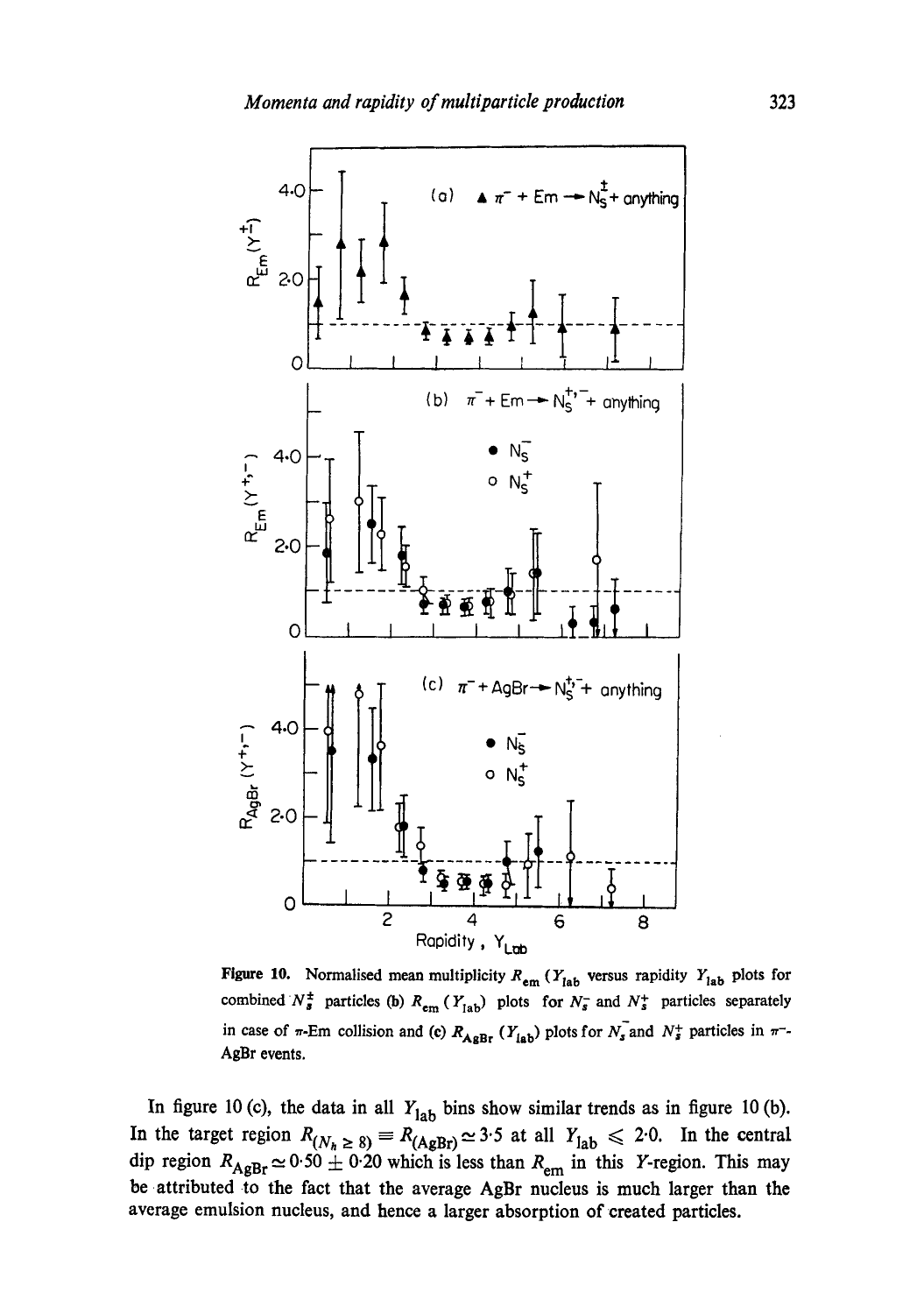

**Figure 11.** Seagull effect plot for combined  $N_s^{\dagger}$  multiplicity in  $\pi^-$  -nucleon like  $(N_h < 1)$  events.

## 3.3 *Seagull effect*

In figure 11, a characteristic correlation between the Feynman variable  $X = 2P_I/\sqrt{s}$ and a Lorentz invariant  $\langle P_T \rangle$  ( $P_L$  being the longitudinal momentum in CMS and  $\sqrt{s}$  being the centre of mass energy) has been displayed for  $\pi$ -nucleon reactions of our data.  $\langle P_T \rangle$  has been evaluated over the whole phase-space. The characteristic feature of the distribution is that it shows a sharp reduction of  $\langle P_T \rangle$  at  $X = 0$  and as X increases in either direction there is a rapid increase in  $\langle P_T \rangle$ . Such a character of multiparticles is known as 'seagull effect'. From the figure it is clear that the large  $P_T$  particles fall towards large X-values. The effect has been noted even at smaller primary energies, say in 7.5 GeV  $\pi$ -p collision by Balyskov and Kladnitskaya (1967), in 19.2 GeV p-nucleon collision by Takibaev *et al* (1976) and in 40 GeV/c $\pi$ -nucleon collision by Angelov *et al* (1977). The dip at  $X = 0$  follows the conservation of momenta and reflects that the multiparticle production takes place through the formation of intermediate states.

## **4. Conclusions**

From the present study of 50 GeV/c  $\pi$ -collision with emulsion nuclei, the following conclusions may be drawn;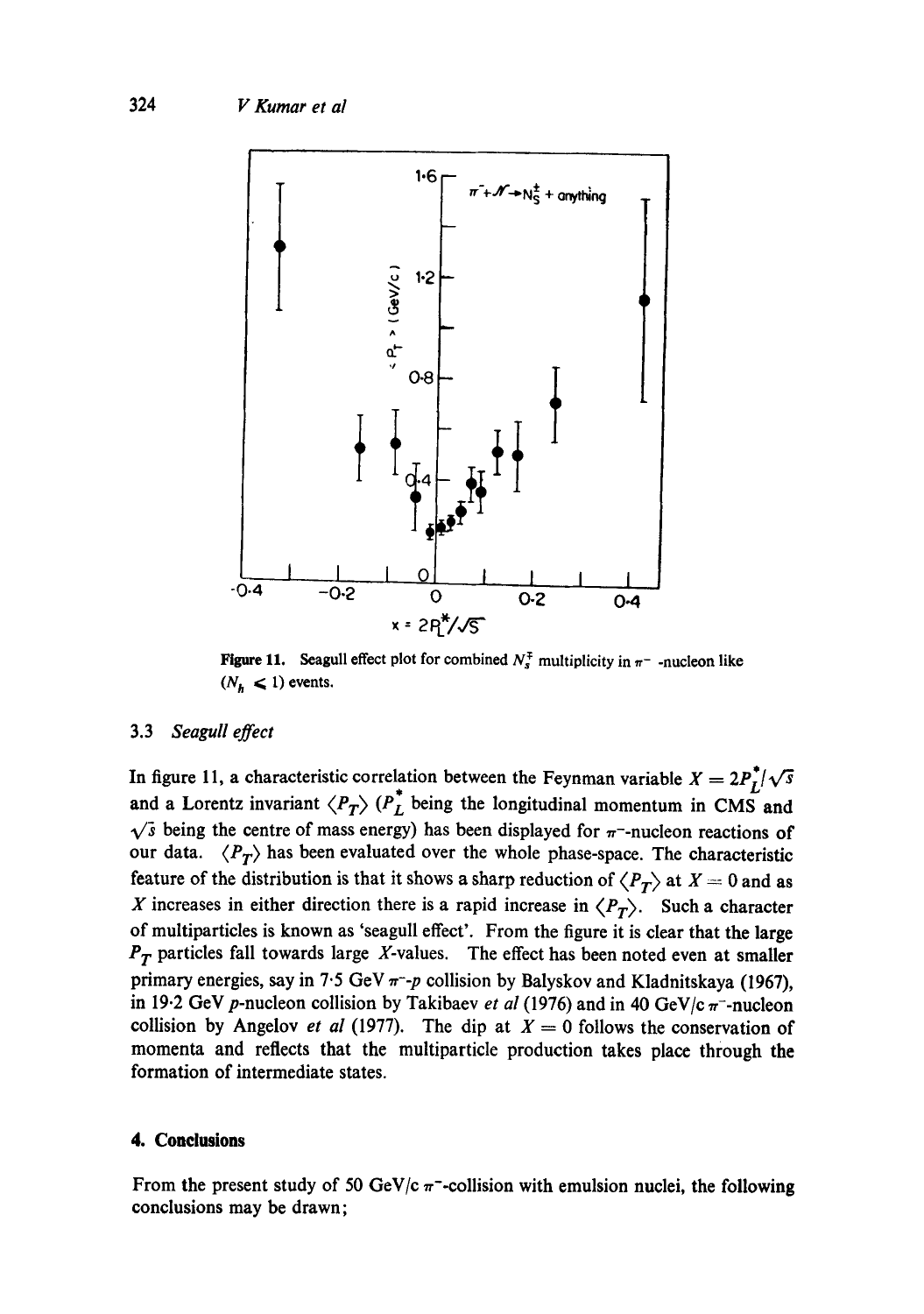(i) The contribution of target mass in multiparticle production is significantly large which is contained mostly in the small momenta and rapidity regions. In support of it, the  $P_{\text{lab}}$ ,  $P_L$ ,  $P_T$  and  $Y_{\text{lab}}$  data in figures 3, 4, 6 and 8 and the average net charge data in figure 5 show an excess of positive charge in small  $P_{\text{lab}}$ ,  $P_L$ ,  $P_T$ and  $Y_{\text{lab}}$  regions. Thus the possibility that an excess positive charge may be due to the ejection of target protons may not be ruled out. Yeager *et ai* (1977) in a 10.5 GeV/c  $\pi$ -Ne<sup>20</sup> experiment have detected a large proton production at small rapidities.

(ii) The invariant cross-section of both  $N_s^-$  and  $N_s^+$  particles in the range  $P_T$  $\leq 0.6$  GeV/c follows an exponential fall. It supports the thermodynamical statistical approach. The large  $P_T$  data (2.0 GeV/c) follows a  $\sim P_T^{-4}$  power law, indicating the role of the constituent quarks of the colliding hadrons.

(iii) The leading  $N_r^-$  particle multiplicity is significantly depressed in  $\pi^-$ -A collision as against the  $\pi$ -nucleon collision. In  $\pi$ -C<sup>12</sup> collision at 40 GeV/c momentum it is observed by Aleiv *et al* (1978) that  $R(Y) \approx 0.8$  for  $\pi$ -particles in high momentum region (leading pions) while in our experiment this value is  $\simeq 0.40$  in 50 GeV/c  $\pi$ -e m<sup>73</sup> collision. It may, therefore, be inferred that leading pion is attenuated much more strongly in heavier nucleus. In a separate study of multiplicity-scaling by Kumar *et al* (1978) it has been observed that leading pion multiplicity is approximately zero in  $\pi$ -A collision.

(iv) The observations (figure 10) that (a) a significant number of created particles are absorbed in the nuclear mass itself, (b) a plateau in  $4.75 < Y_{\text{lab}} \le 6$  region and (c) attenuation of leading pion  $(\pi^{-})$  in high rapidity region all depict a space-time development picture of the hadronic matter. Such a development seems to follow the additive quark model of multiparticle production off the heavy nuclei due to Nikolaev *et al* (1978).

## **Acknowledgements**

The authors are grateful to Profs S Lyubomilov and K D Tolstov of JINR, Dubna (U.S.S.R) and to Dr J M Kohli of Panjab University, Chandigarh for their help in the exposure and despatch of the nuclear emulsion stack from U.S.S.R. They are also thankful to Profs P K Malhotra, A Subramanian and D S Narayan at TIFR, Bombay for useful discussions. VK thanks C S I R for a post-doctoral fellowship, N S V thanks U G C for a teacher fellowship, S C V and N S V also thank their respective college authorities.

#### **References**

Angelov Net *al* 1977 *Soy. J. NucL Phys.* 26 294 Aliev F K, Inogamov Sh V, Yuldashev A A, Uldashev B S and Nikolaev N N 1978 Preprint TH-2511 -CERN Ammosov V V *et al* 1973 *Nucl. Phys.* B58 77 Berman S M, Bjorken J D and Kogut J B 1971 *Phys. Rev.* D4 3388 Balyskov V A and Klsdnitskaya E N 1967 *Soy. J. NucL Phys. 5* 592